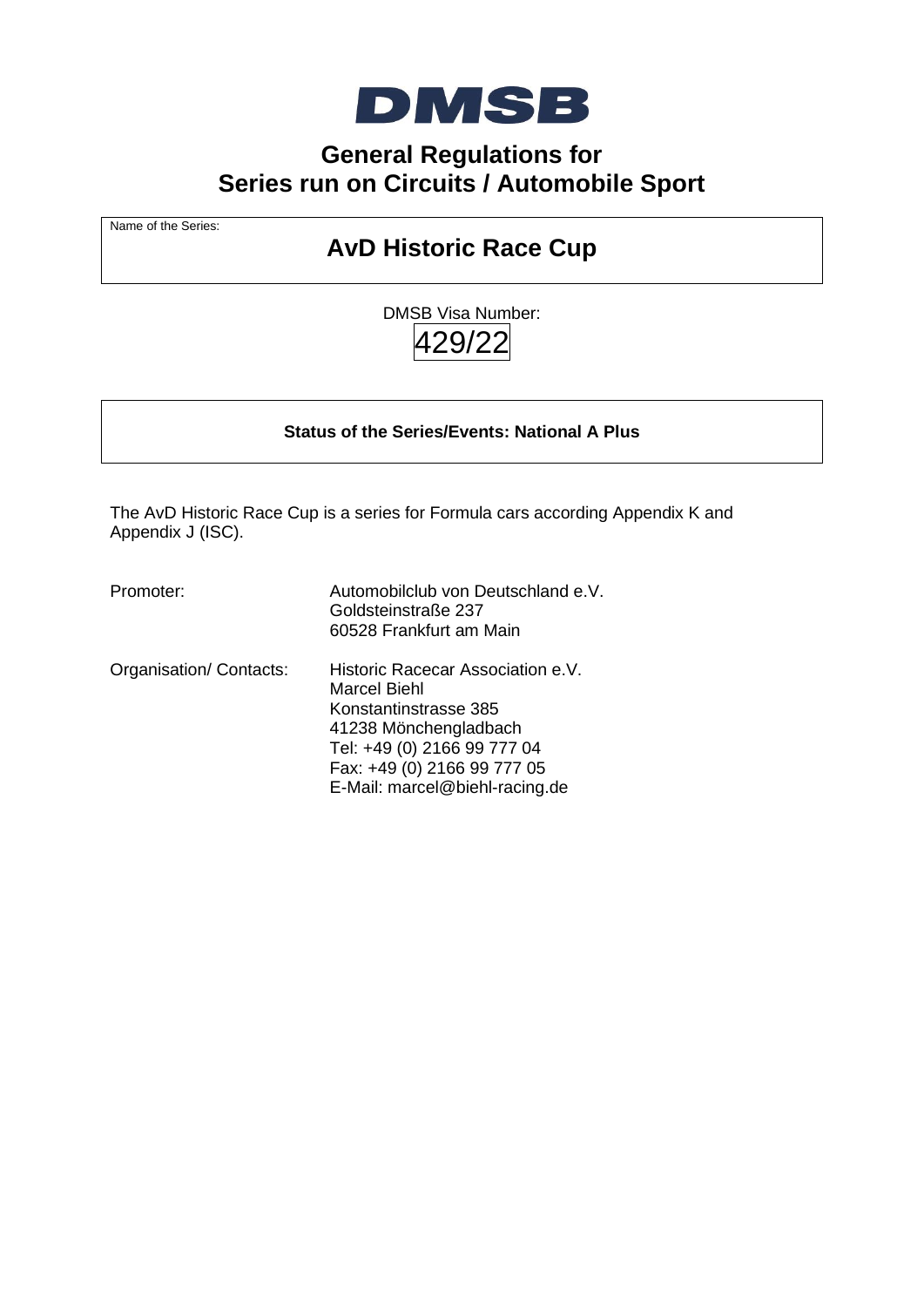# **Table of Contents**

# **Part 1 Sporting Regulations**

# **1. Introduction**

# **2. Organisation**

- 2.1 Details on titles and awards of the Series
- 2.2 Name of the parent ASN<br>2.3 ASN Visa/Registration Nu
- ASN Visa/Registration Number
- 2.4 Name of the Organiser/Promoter, address and contacts (Permanent office)
- 2.5 Composition of the organising committee
- 2.6 List of Officials (Permanent Stewards)

# **3. Regulations and Legal Basis of the Series**

- 3.1 Official language<br>3.2 Responsibility. me
- Responsibility, modification of the regulations, cancellation of the event

# **4. Entries**

- 4.1 Registrations/entries, entry closing date and obligation to participate
- 4.2 Entry fees for the season and per event
- 4.3 Competition-numbers

# **5. Licences**

- 5.1 Required grade of licence
- 5.2 Conditions for entrants outside their national territory

# **6. Insurance; Liability exclusion and disclaimer**

- 6.1 Organiser's/promoter's insurance
- 6.2 Declaration by the entrant, driver and passenger on the exclusion of liability, Disclaimer of the vehicle owner

# **7. Events**

- 7.1 Calendar of events
- 7.2 Maximum number of cars authorised
- 7.3 Running of the events
	- a) Practice
	- b) Qualification
	- c) Starting modes
	- d) Races

# **8. Classification**

- 8.1 Scale of points
- 8.2 Equality of points

# **9. Private practice and testing**

# **10. Administrative checks**

- 10.1 Timetable administrative checks
- 10.2 Drivers meeting/briefing

# **11. Scrutineering/Technical checks**

- 11.1 Repair, sealing and marking of vehicle parts
- 11. 2 Timetable Scrutineering/ Technical checks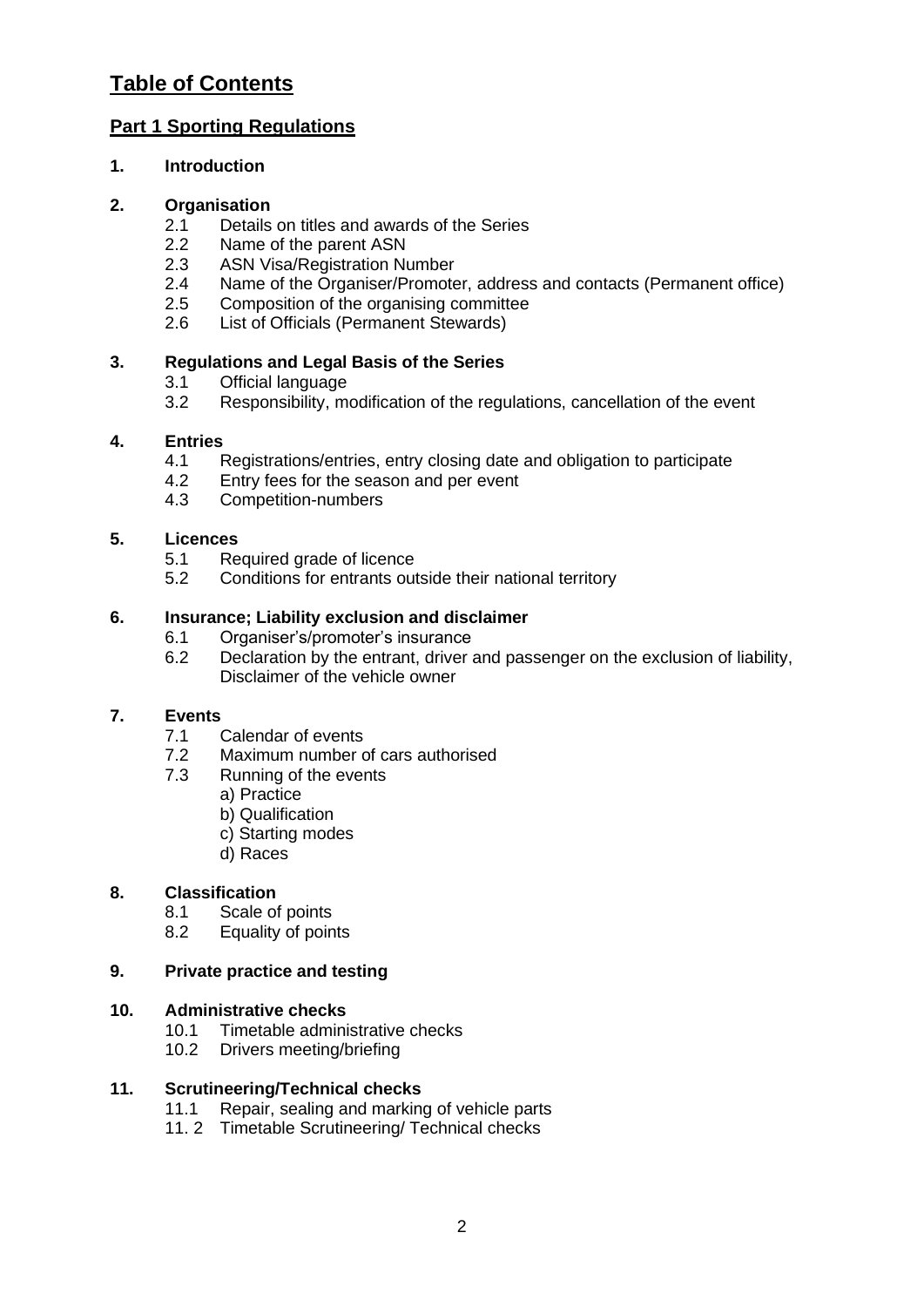# **12. Race**

- 12.1 Use of wet-weather tyres
- 12.2 Maximum number of persons working on a car and safety equipment
- 12.3 Pit stop safety and competitor's responsibility when starting from the pit area

# **13. Title, prize money and trophies**

- 13.1 Title overall winner<br>13.2 Prize money and tre
- Prize money and trophies

#### **14. Protests and appeals**

**15. Exclusion of jurisdiction of a court and limitation of liability** 

## **16. TV rights/ Advertising and television rights**

**17. Specific regulations**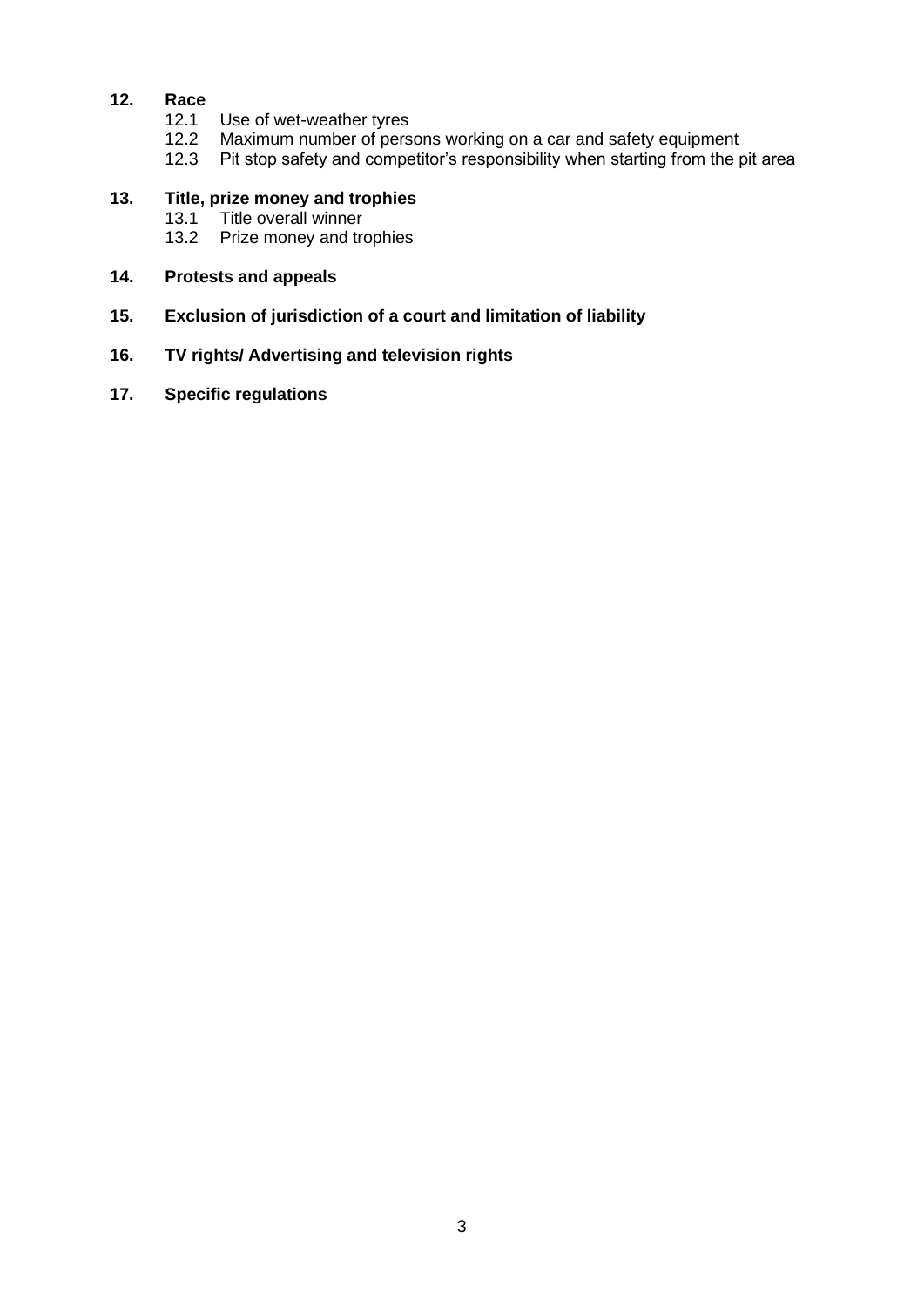# **Part 2 Technical Regulations**

# **1. Technical Series Regulations**

- 1.1 Summary of the eligible groups/ classes
- 1.2 Principles of the Technical Regulations in conformity with<br>1.3 General/Preamble
- 1.3 General/Preamble<br>1.4 Driver's equipment
- Driver's equipment
- 1.5 General
- 1.6 Minimum weights and ballast
- 1.7 Equivalence formula for supercharged engines
- 1.8 Exhaust prescriptions<br>1.9 Noise regulations
- 1.9 Noise regulations<br>1.10 Advertising on the
- Advertising on the driver's equipment/on the race car and start numbers
- 1.11 Safety equipment<br>1.12 Fuel and single fue
- Fuel and single fuel
- 1.12.1 Fuel controls
- 1.12.2 Refuelling, Refuelling installations and control
- 1.13 Technical definitions

# **2. Specific technical regulations**

- 2.1 General
- 2.2 Engine
- 2.2.1 Exhaust system
- 2.3 Transmission
- 2.4 Braking system
- 2.5 Steering
- 2.6 Suspension
- 2.7 Wheels (Flange + rim) and tyres
- 2.8 Bodywork and dimensions
	- a) External Bodywork (including windows) b) Cockpit
	- c) Additional accessories
- 2.9 Aerodynamic devices
- 2.10 Electrical equipment
- 2.11 Fuel circuit
- 2.12 Lubrication system
- 2.13 Data transmission
- 2.14 Other

# **Part 3 Attachments/Drawings**

**The present Regulations consist of 17 pages and no attachments.**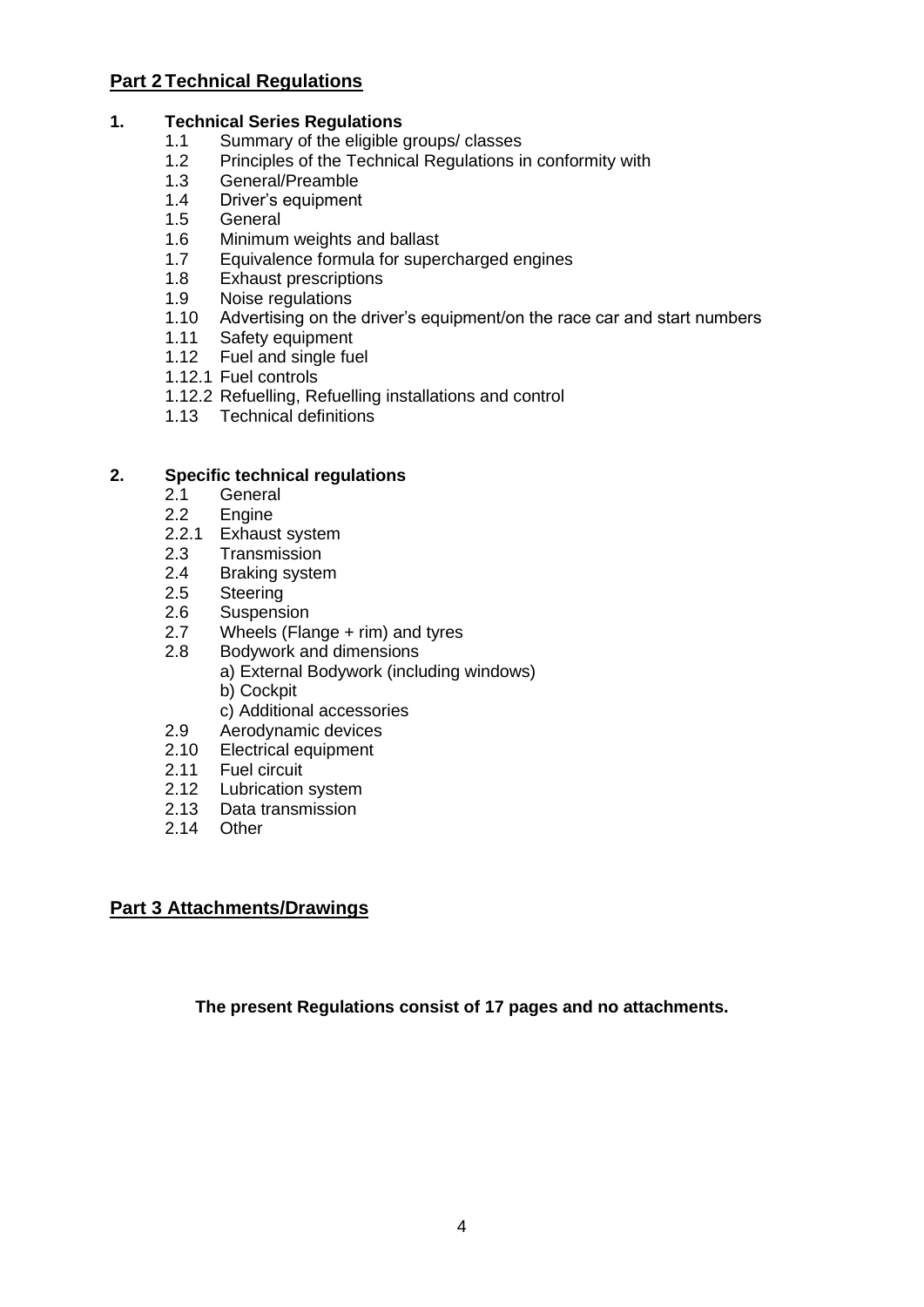# **Part 1 Sporting Regulations**

#### **1. Introduction**

The series AVD Historic Race Cup is organised in conformity with the provisions of the International Sporting Code and its appendices (the Code), the FIA General Prescriptions on circuits and the National Sporting Regulations of the (ASN). It will be run in conformity with the Series' sporting and technical regulations, the latter being in conformity with the safety prescriptions of FIA Appendix J (Article 277) and FIA Appendix K (Article 5).

The events will be organised in compliance with the DMSB General Event and Circuit Regulations unless stated otherwise in following or in the Supplementary Event Regulations of the corresponding event.

# **2. Organisation**

# **2.1 Details on titles and awards of the Series**

Marcel Biehl, hereinafter referred to as series organiser, organises the AvD Historic Race Cup for the year 2022.

# **2.2 Name of the parent ASN**

DMSB – Deutscher Motor Sport Bund e.V. Hahnstraße 70, 60528 Frankfurt-Germany Homepage: www.dmsb.de E-Mail: info@dmsb.de

# **2.3 ASN Visa/Registration Number**

The series based on these Sporting and Technical Regulations has been approved by the Deutscher Motor Sport Bund on 20.01.2022 with visa number 429/22.

#### **2.4 Name of the Organiser/Promoter, address and contacts (Permanent office)**

Marcel Biehl, Konstantinstrasse 385, 41238 Mönchengladbach, Tel: +49 (0) 2166 99 777 04 Fax: +49 (0) 2166 99 777 05, E-Mail: marcel@Biehl-racing.de

#### **2.5 Composition of the organising committee**

Wilco Ibes, ibestrading@gmail.com Marcel Biehl, marcel@biehl-racing.de

#### **2.6 List of Officials (Permanent Stewards) (see also relevant Supplementary Event Regulations)**

Bernd Bühler, Chief Scrutineer, licence number SPA 1081797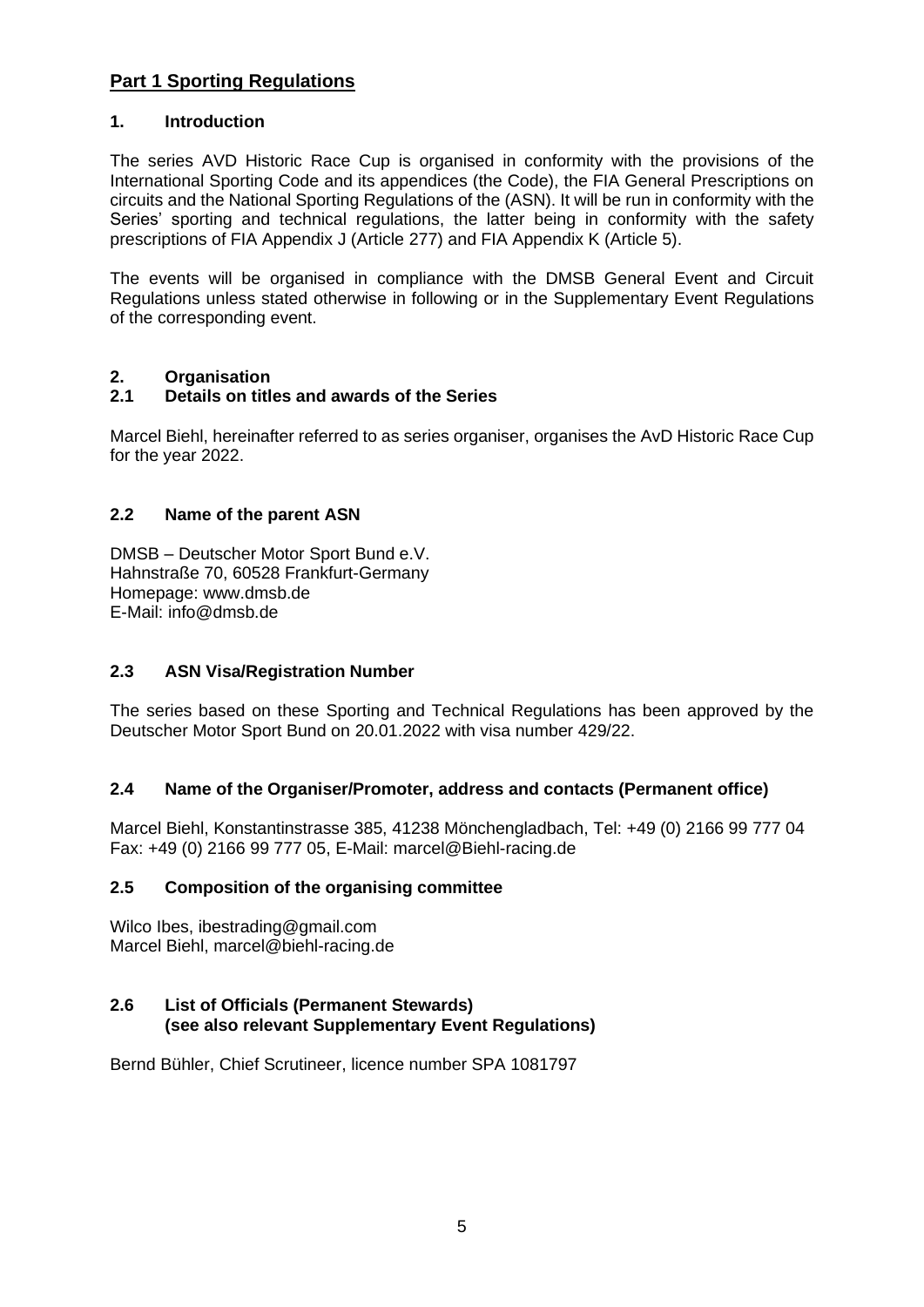# **3. Regulations and Legal Basis of the Series**

This series is governed by the following regulations:

- FIA International Sporting Code (ISC) and its appendices
- DMSB Event Regulations
- DMSB Circuit Regulations
- DMSB Licence Regulations
- DMSB Legal System and Code of Procedure (RuVO) FIA Legal System and Code of Procedure
- DMSB Decisions and Provisions
- DMSB Environmental Guidelines
- Anti-Doping Regulations of the national and international Anti-Doping Agency (WADA/NADA Code) as well as the Anti-Doping Regulations of the FIA
- Sporting and Technical Regulations of this Series and the DMSB approved modifications and supplements (Bulletins)
- Supplementary Event Regulations including modifications and supplements (Bulletins)
- Appendix J of the ISC
- Appendix K of the ISC
- FIA Code of Ethics and Code of Behaviour and DMSB Code of Ethics
- Other FIA and DMSB regulations

# **3.1 Official language**

For the present regulations of the AvD Historic Cup only the English text approved by the DMSB is binding, except for the relating DMSB regulations specified in Art. 3 (Regulations and Legal Basis of the Series), for which only the German language is binding.

In case of interpretation the DMSB jurisdiction is the responsible authority.

The official language of the International Sporting Code is stated within that document.

# **3.2 Responsibility, modification of the regulations, cancellation of the event**

- (1) The participants (=entrants, drivers, passengers, vehicle proprietors and registered keepers) take part in the event at their own risks. They carry the exclusive responsibility under civil and criminal law for all the damages caused by them or the car used by them as far as no exclusion of liability has been concluded.
- (2) Modifications to these regulations may in principle be carried out only by the relevant authorities. After the beginning of the event, modifications should be carried out only by the Stewards of the event by means of bulletins, but only in case of necessity for safety reasons and/or reasons of force majeure, or by order of the authorities, or concerning the details given in the regulations about the length of the track, the duration of the races, the number of laps and the officials and marshals, or in case of an obvious mistake in the regulations.
- (3) The organiser reserves the right to cancel or postpone the entire event or a particular race for the aforementioned reasons, subject to the agreement of the respective ASN and of the FIA, and as far as the calendar is concerned, claim for damages or compensation or claim to performance are in this case excluded.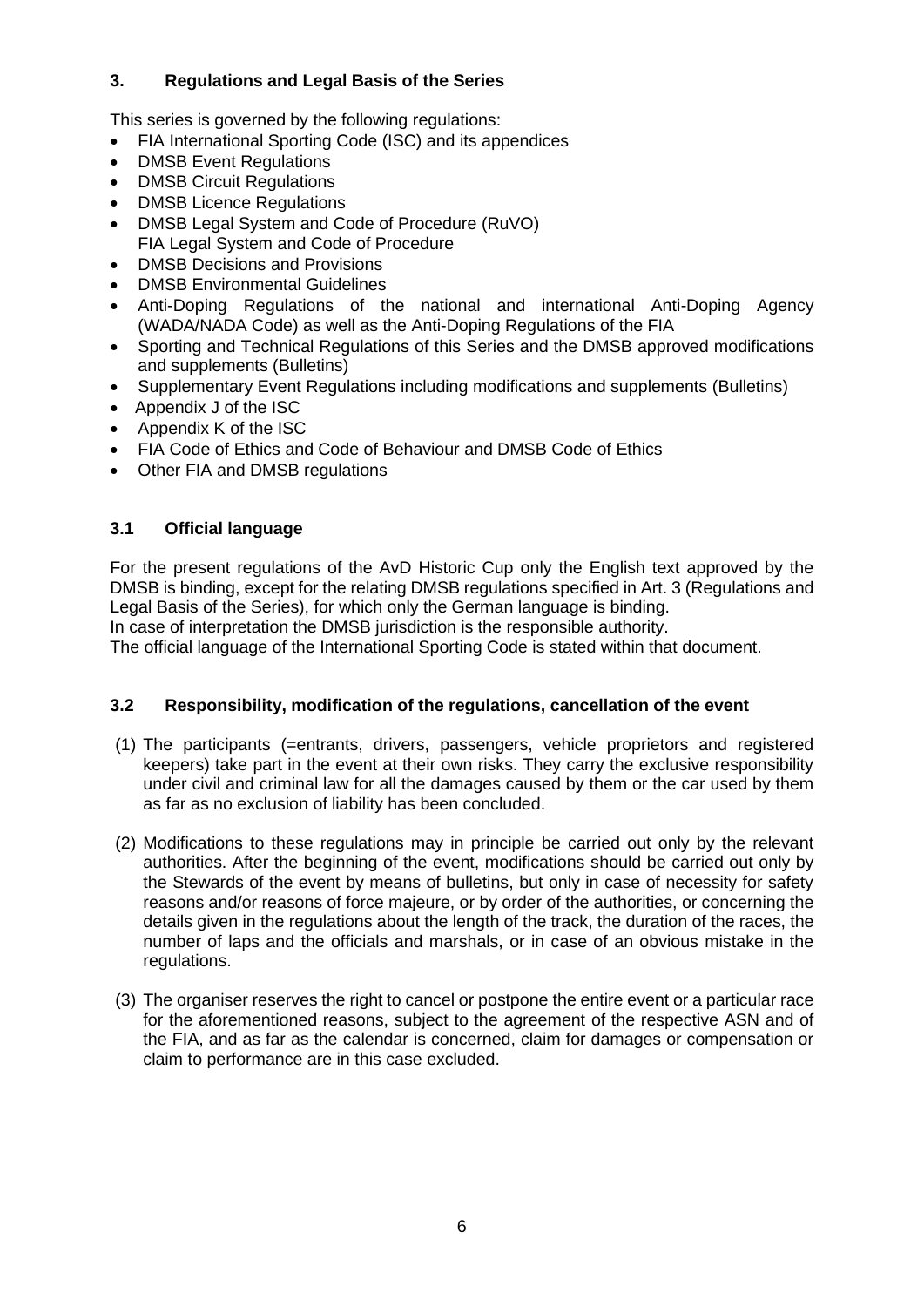# **4. Entries**

# **4.1 Registrations/entries, entry closing date and obligation to participate**

Competitors and drivers may submit their application to be admitted to the AvD Historic Race Cup by using the provided entry form.

The completely filled in and signed entry form must be sent until the 01.04.2022 to the following address:

Marcel Biehl Konstantinstrasse 385 41238 Mönchengladbach

The series organizer reserves the right to accept late entry form.

With the submission of the entry form entrant and driver charge and authorise the series organiser to submit entry forms on his behalf for those events which form part of the series AvD Historic Race Cup (block entry).

With the registration, entrant and/or driver undertake to participate in all the qualifying events.

The organizer reserves the right to cancel the entire series AvD Historic Race Cup, if less than 30 participants registered for the series.

# **4.2 Entry fees for the season and per event**

The entry fees as well as a possible deposit are payable as specified on the entry form. The following registration/entry fees are payable by the participants:

Entry fee for registered drivers 700€

Entry fee for guest drivers 800€

Registration fee 300€

(The rights of withdrawal from the entry contract (entry-fee-refund) is regulated in the DMSB Event Regulations, article 13)

All the accepted participants will receive a written confirmation of their entry The series organiser reserves the right to refuse entry form with having to give reasons.

#### **4.3 Competition-numbers**

The participants will get permanent competition-numbers from the series organizer for the whole season

#### **5. Licences**

#### **5.1 Required grade of licence**

#### **a) Drivers**

Drivers holding an *International* entrant's and driver's licence issued by the DMSB or by another ASN affiliated to the FIA Grade

 $\square$  A,  $\square$  B,  $\square$  C-Circuit/Road,  $\square$  D-Circuit/Road,  $\square$  C/D-historic, and valid for the year 2021 who are registered for the AvD Historic Race Cup and have paid the registration fees are eligible.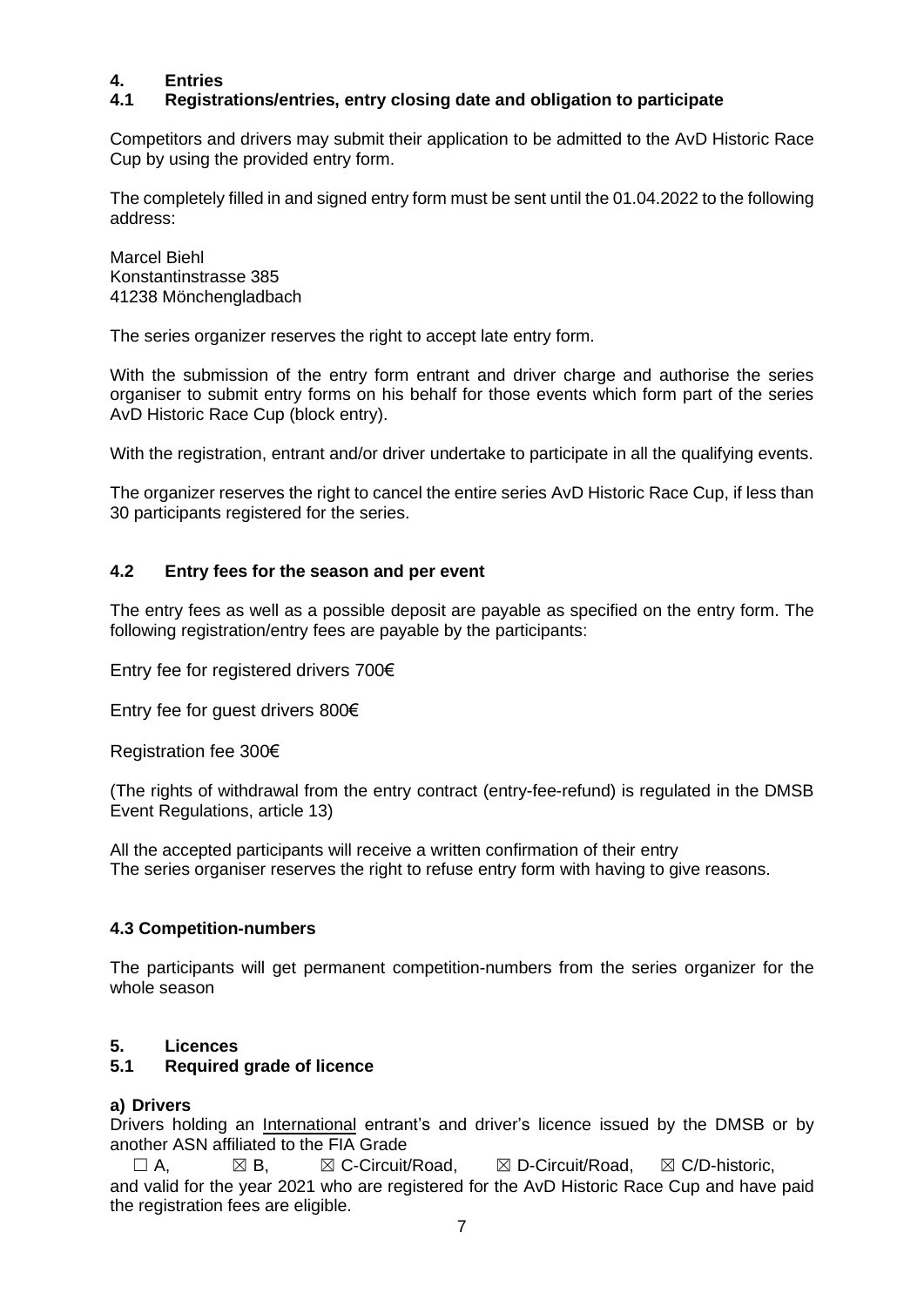# **b) Entrants**

Entrants wishing to register with the driver must be in possession of an international commercial or club licence issued by the DMSB or by another AS affiliated to the FIA and valid for the year 2021 and have paid the registration fees.

#### **c) DMSB-Sponsor-Card**

Sponsors who wish to be named in addition to the driver's name in the official program, as well as the list of nominations, starters and results, without assuming the role of an entrant can do so by purchasing a "DMSB sponsor card for companies, clubs, teams.

#### **d) Guest drivers**

The AvD Historic Race Cup may admit guest drivers with a valid

 $\boxtimes$  International entrant's and driver's license in accordance with Article 5.1

for its qualifying events. They may take part without being eligible for the points and prize money classification on condition that they comply with the conditions of the relevant Supplementary Event Regulations.

Priority in the acceptance of entries will be given to the registered participants.

# **Specific conditions / regulations for guest drivers**

N/A

# **e) Age regulations**

In accordance with the valid DMSB License Regulations

# **5.2 Conditions for entrants outside their national territory**

For events with the status National A Plus DMSB licence holders and licence holders by another ASN affiliated to the FIA have the right for participation and are entitled to score points for the series.

For every event foreign competitors/drivers have to present the approval of their own ASN. This permission must be submitted by the competitor/driver at Administrative Checks in German or in English language.

#### **6. Insurance; Liability exclusion and disclaimer**

#### **6.1 Organiser's/promoter's insurance**

In accordance with DMSB Event Regulations

#### **6.2 Declaration by the competitor, driver and passenger (= participant) on the exclusion of liability, Disclaimer of the vehicle owner**

In accordance with DMSB Event Regulations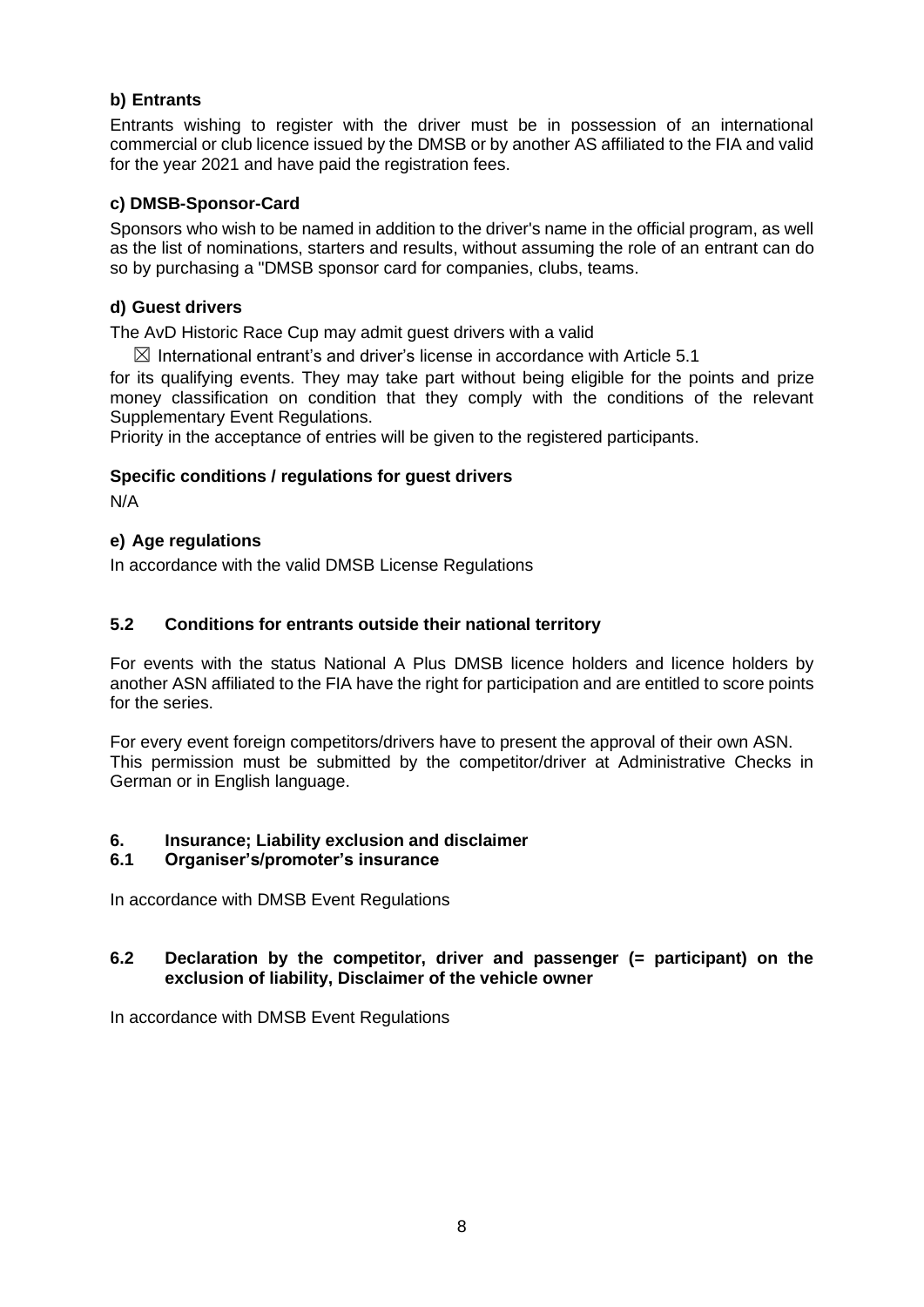# **7. Events**

# **7.1 Calendar of events**

22.- 24. April Preis der Stadt Stuttgart Hockenheim 6.- 8. May Bosch Hockenheim Historic Hockenheim 4.- 5. June Pinksterrace Zandvoort 5.- 7. August Spa Summer Classic 30. September-2. October ADAC Racing Weekend Hockenheim 14.- 16. October Westfalen trophy Nürburgring GP

# **7.2 Maximum number of cars authorised**

The maximum number of cars is defined in the circuit licence and listed in the Supplementary Event Regulations of the event.

# **7.3 Running of the events**

# **a) Practice**

2 timed practice sessions/s of minimum 20 Minutes are scheduled for each event. If there are more than 2 practices each driver can participate only on 2 practices sessions. The schedule line is then dispatched on site by the organizer.

# **b) Qualification**

N/A

# **c) Starting modes**

The races will be started as follows:

 $\boxtimes$  Rolling start (Indianapolis start)

# **d) Races**

The 2 races will run over the distance of minimum 20 minutes, maximum 25 minutes. If there are more than 2 races each driver can participate only on 2 races.

The schedule line is then dispatched on site by the organizer.

The starting grid Race1 is based on the best time from Q1 and Q2.

The starting grid race 2 is the result of race 1

The finish line applies both to the track and to the pit lane.

# **8. Classification**

#### **8.1 Scale of points**

The car placed first will be the one having covered the scheduled distance with his car in the shortest time, including all eventual penalties.

In order to be classified a driver who has taken the start must have completed at least 0 % of the winner's race distance.

The following points will be awarded if a race is shortened or stopped and not resumed:

| At least 75% of the scheduled distance |  | full points |
|----------------------------------------|--|-------------|
|----------------------------------------|--|-------------|

At least 50% of the scheduled distance  $=$  full points

Less than 50% of the scheduled distance  $=$  full points

A classification will only be established if at least 3 cars have taken the start to the race in the corresponding class.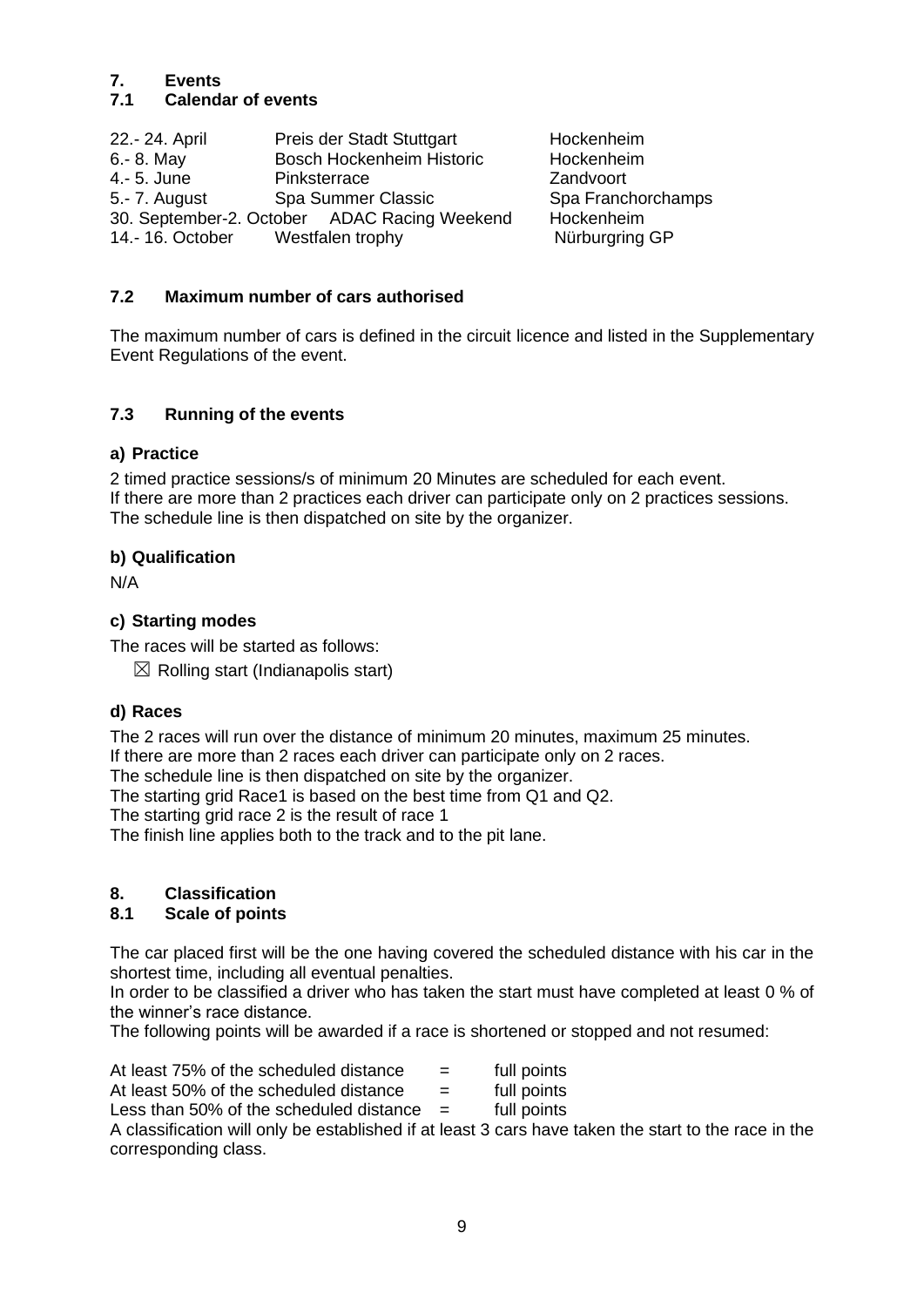#### The following points will be awarded for the races:



Awarded for the races Overall and in the classes. 1 result will not be considered for the final classification

In cases, in which a subsequent correction needs to be carried out by the series organiser after the publication of the championship and/or series classification due to an obvious error or mistake, this can be done by the series organiser. Complaints regarding the series classification shall be addressed to the series organiser. No appeal against the decision of the series organiser will be accepted.

#### **8.2 Equality of points**

By equality of points in the final evaluation between several participants the number of  $1<sup>st</sup>$ , then 2<sup>nd</sup> and further results is crucial (in accordance with DMSB Event Regulations).

#### **9. Private practice and testing**

N/A

#### **10. Administrative checks**

The following documents must be presented by the driver/entrant:

- Entry confirmation
- Entrant's/sponsor's licence
- Driver's licence
- authorization to take part in events abroad
- Medical aptitude form

#### **10.1 Timetable administrative checks**

See relevant Supplementary Event Regulations or official notice board.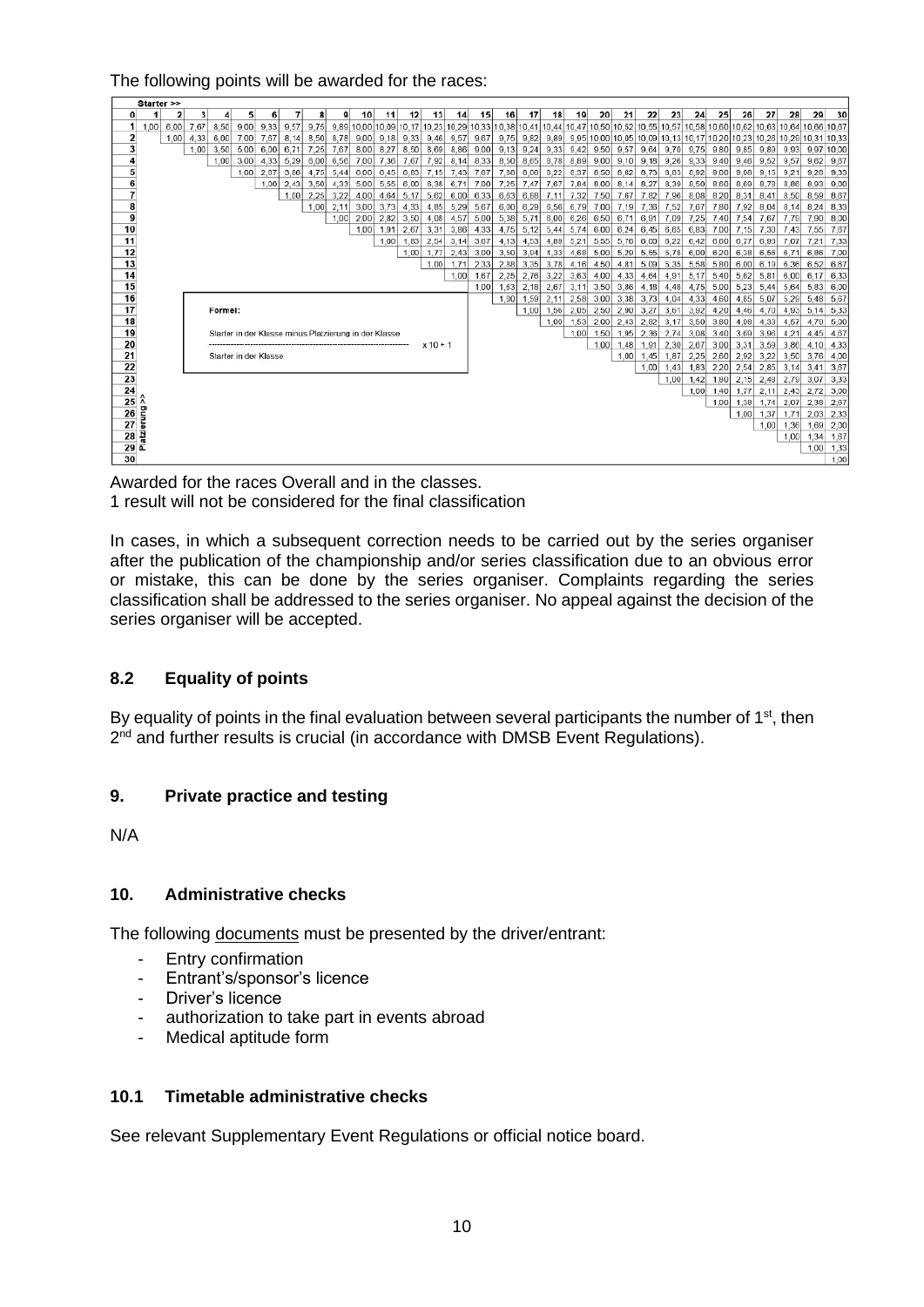# **10.2 Drivers meeting/briefing**

The location of drivers meeting/briefing will be published in the Supplementary Event Regulations of the event

An established non-participation or incomplete participation (according to the list of signatures) attracts a fine of 100,- Euro (without any particular penalty-procedure)

# **11. Scrutineering/Technical checks**

The drivers or their representatives must present their race car and the compulsory driver's safety equipment at scrutineering. The car must be presented in the configuration as it will be used in the competition (incl. competition-numbers) and it must comply with the applicable technical regulations.

The following car documents must be presented

- Technical passport for classes B, E, L
- Historic Technical passport for classes A, A1, C, D, F, G, H, I, J, K

# **11.1 Repair, sealing and marking of vehicle parts**

N/A

# **11.2 Timetable Scrutineering/ Technical checks**

See relevant Supplementary Event Regulations or official notice board.

#### **12. Race**

# **12.1 Use of wet-weather tyres**

Detailed in the relevant Supplementary Event Regulations and in Part 2 Technical Regulations article 2.7.

# **12.2 Maximum number of persons working on a car and safety equipment**

See Supplementary Regulations

# **12.3 Pit stop safety and competitor's responsibility when starting from the pit area**

See Supplementary Regulations

# **13. Title, prize money and trophies**

# **13.1 Title overall winner**

The title

# **AvD Historic Race Cup Champion 2021**

will be awarded to the driver who has scored the highest number of points after all the qualifying events of the AvD Historic Race Cup.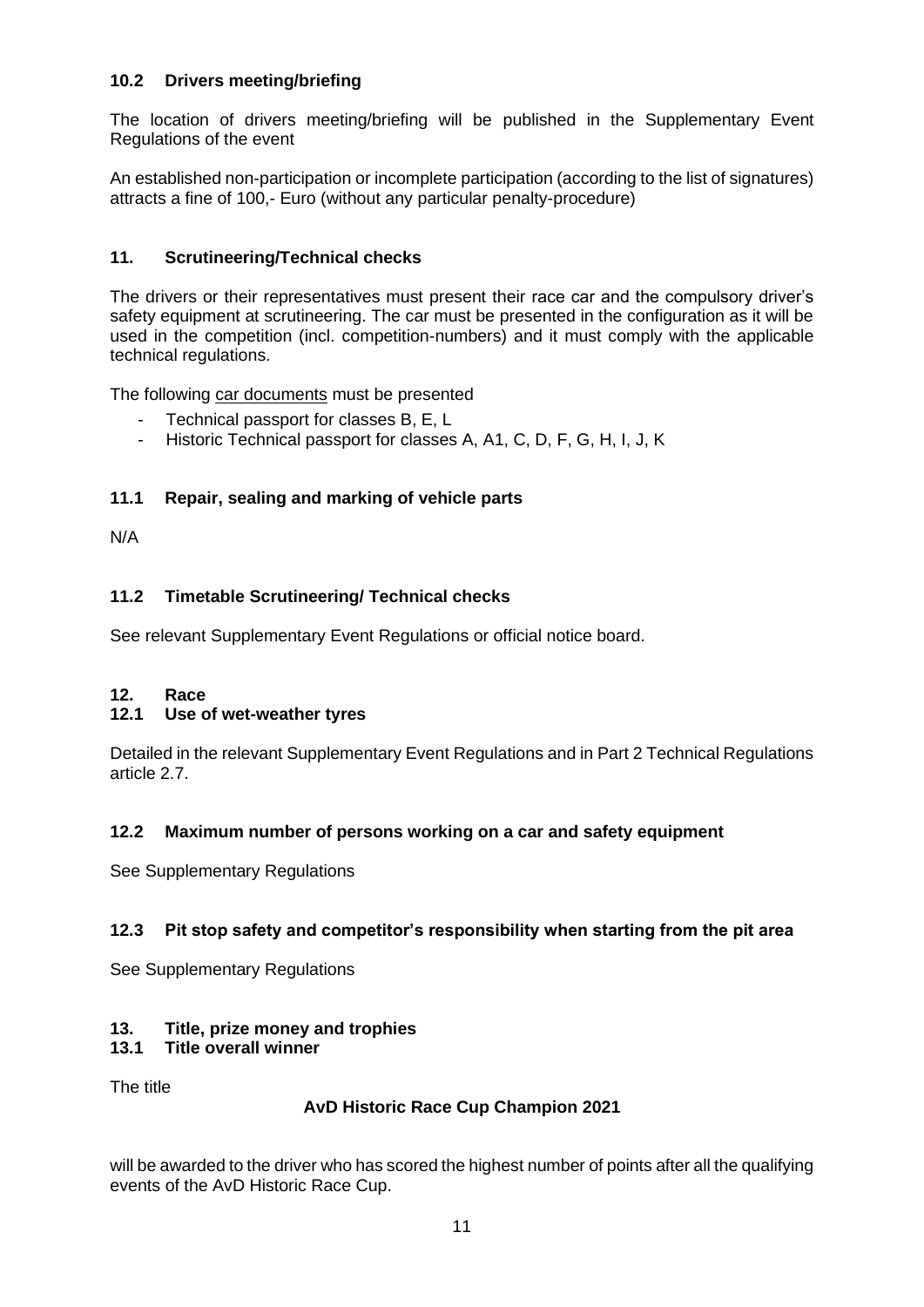# **13.2 Prize money and trophies**

Trophies are awarded to at least 30% of starters

#### **14. Protests and appeals**

The FIA International Sporting Code is applicable for protests and appeals, DMSB Event Regulations and the DMSB Legal System and Code of Procedure as well the FIA Legal System and Code of Procedure for FIA appeals.

Protest deposit - payable to the relevant ASN: International / National status: will be published in the Supplementary Regulations of the relevant event

| Appeal deposit – payable to the DMSB:<br><b>National A Status</b> | 1,000.00 € |
|-------------------------------------------------------------------|------------|
| Appeal to the FIA – payable to the FIA:                           | 6,000.00 € |

(Protest and appeal deposits are exempt from VAT)

#### **15. Exclusion of jurisdiction of a court and limitation of liability**

- (1) The jurisdiction of a court is excluded for decisions of the FIA, the DMSB, their jurisdictions, the stewards, the series organizer or the organizer as judge in terms of § 661 German Civil Code.
- (2) No claim for compensation of whatever kind may be derived from actions and decisions of the DMSB or its jurisdiction as well as of DMSB representatives or the series organiser, except in the case of a damage caused on purpose or by gross negligence.

#### **16. TV rights/ Advertising and television rights**

N/A

#### **17. Specific regulations**

There are no additional Specific Series Regulations.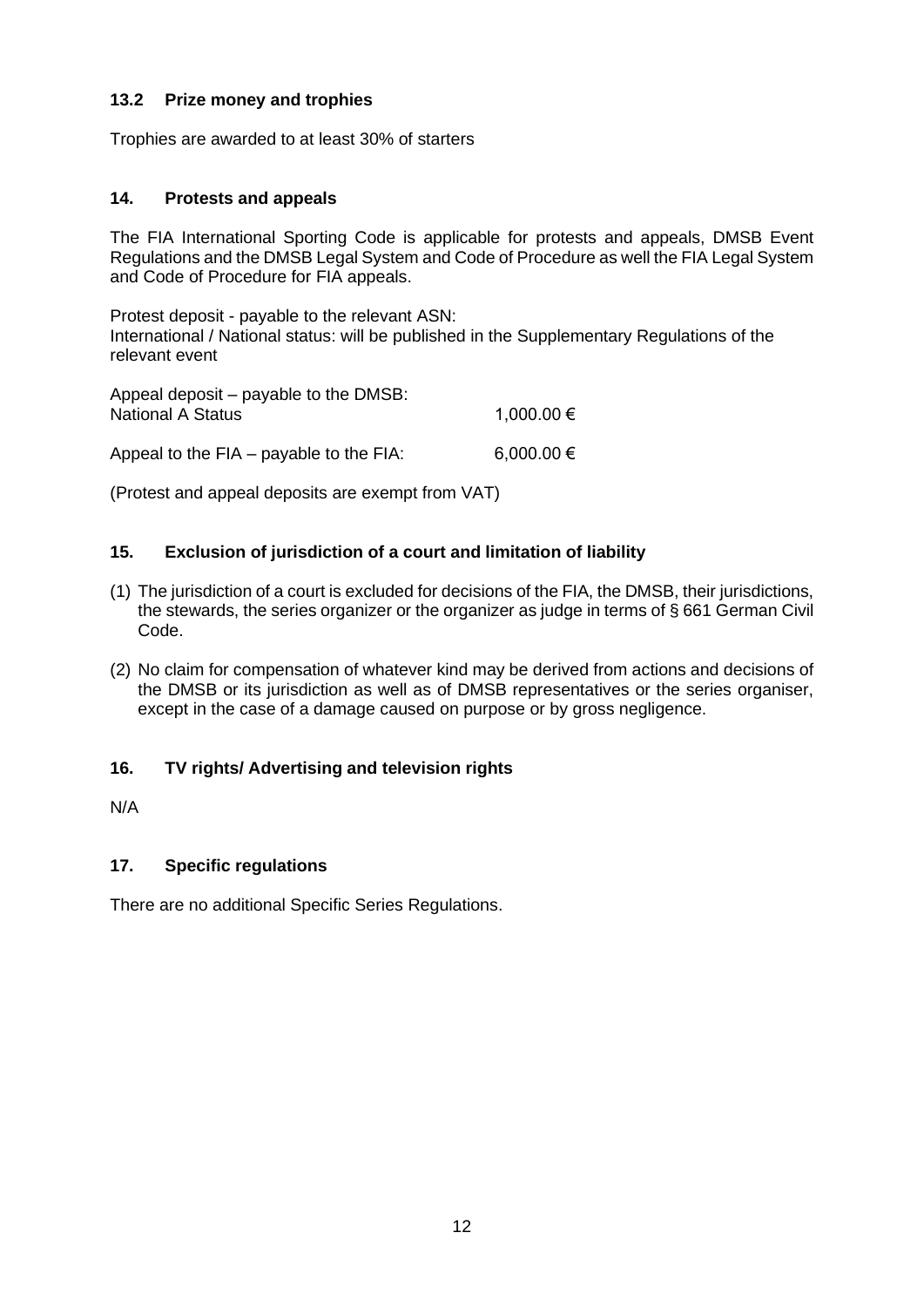# **Part 2 Technical Regulations**

# **1. Technical Series Regulations**

# **1.1 Summary of the eligible groups/ classes**

Eligible to participate in the AvD Historic Race Cup are only vehicles which fully comply with the technical prescriptions in these Regulations.

# **Eligible Cars**

Class A: Formula Ford 2000 up to 31.12.1988

Class A1: Formula Ford 2000 pre 82 up to 31.12.1981

Class B:Formula Ford 1600 pos 89 – post 01.01.1990

- Class C:Formula Ford 1600 pre 90 up to 31.12.1989
- Class D Formula Ford 1600 pre 84 up to 31.12.1983
- Class E:Formula Ford Zetec up to 31.12.2003
- Class F: Formula 2 01.01.1967 31.12.1971 up to 1600 cc. Formula 1 01.01.1961 – 31.12.1965 up to 1500 cc. Formula Atlantic up to 31.12.1984 up to 1600 cc. Formula Super Vau 1600cc water-cooled 01.01.1978 – 31.12.1982. Formula 3 after 1985 up to 1990 according to the original specifications (periods IR and JR).
- Class G:Formula 3 built from 1974 up to 1978 according to the original specifications (period HR and IR).

Formula 3 cars built from 1979 up to 1984 according to the original specifications (periods IR and JR).

Class H:Formula Ford 2000 up to 1988 according to the original specifications (periods HR, IR and JR).

Formula Renault Turbo up to 1984 according to the original specifications (period JR and IR)

Formula Super Vau air-cooled 01.01.1971 – 31.12.1977 according to the original specifications (periods HR and IR)

Class I: Formula Junior Mid-engine mounted Single-seaters with engine capacity of 1100- 1500 cc, 1961-1965 (period F and GR).

Formula 3 01.01.1964 – 31.12.1970 - 1000cc according to the original specifications (period GR).

Formula 3 01.01.1971 – 31.12.1973 - 1600 cc according to the original specifications (period HR).

Formula 2 01.01.1964 – 31.12.1966 - 1000 cc according to the original specifications (period F and GR)

Class J: Formula Ford 1600 up to 1971 according to the original specifications (period GR).

Formula Ford 1600 up to 1990 according to the original specifications (periods HR, IR and JR).

Formula Junior 1958-1960 (period E).

Class K:Sports 2000 according to the original specifications 1977 to 1990 (periods IR and JR) Class L: Formula Opel 01.01.1988 up to 31.12.1999

The cars according to Appendix K and the cars according Appendix J must compete in separate races.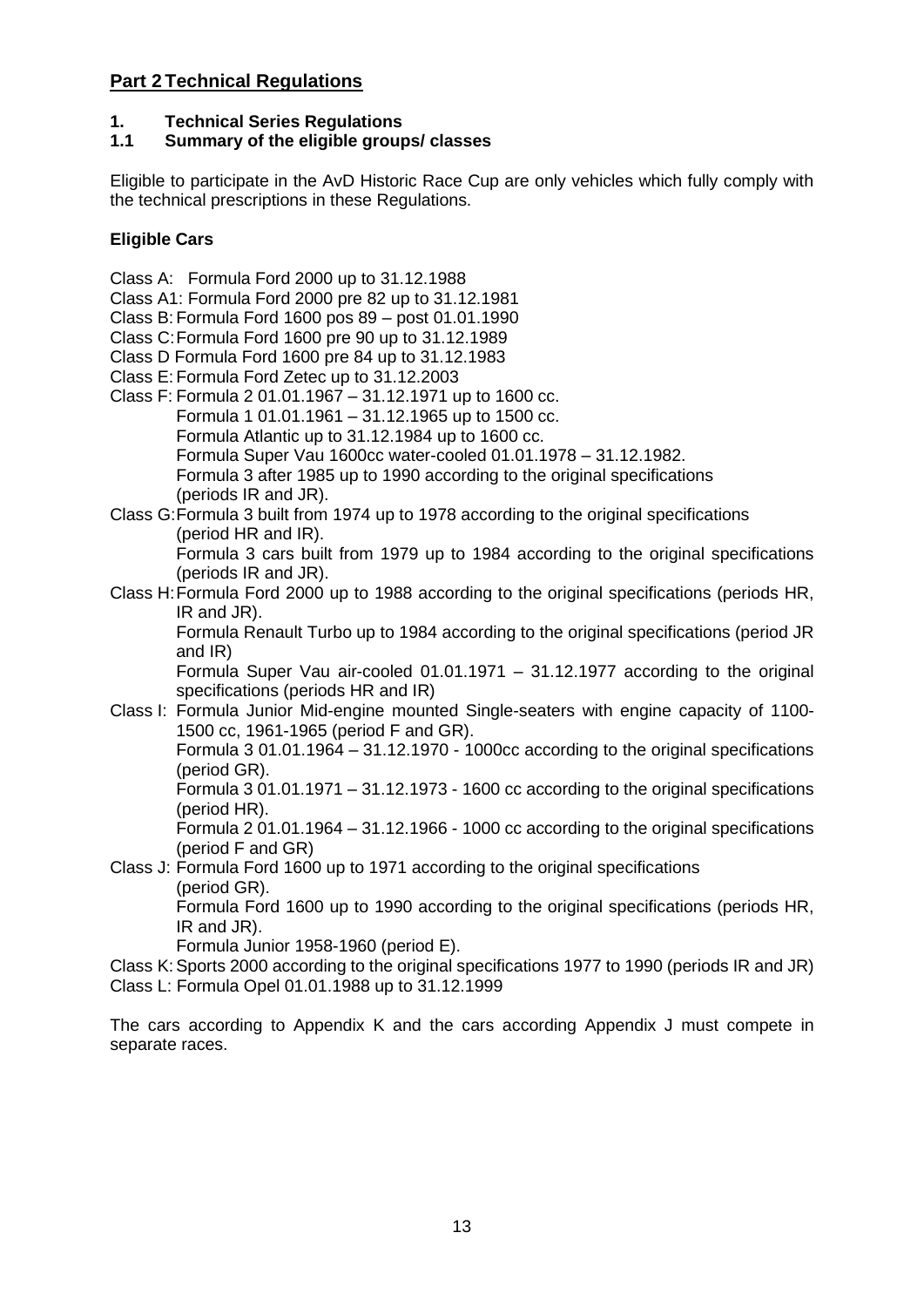# **1.2 Principles of the Technical Regulations in conformity with**

- Art. 277 of the Appendix J (FIA ISC) for Class B, E and L
- Appendix K (FIA ISC): for Class A, A1, C, D, F, G, H, I, J, and K
- General regulations, definitions and clarifications with regard to technical regulations (DMSB Yearbook, blue part), see also article 1.11 concerning safety equipment in events abroad
- These Technical Regulations

The cars in Classes A to E must comply with the technical Formula Ford Regulations of the relevant period.

The cars in Class L must comply with the technical Formula Opel Regulations of the relevant period.

# **1.3 General/Preamble**

**Anything which is not specifically allowed by the present regulations is prohibited. Permitted modifications must not result in any illegal modifications or infringements of the regulations.**

# **1.4 Driver's equipment**

The wearing of overalls homologated to the FIA 8856-2000 or 8856-2018 standards as well as underwear (with long sleeves and legs), balaclava, socks, shoes and gloves in compliance with the FIA prescriptions is compulsory.

Furthermore, the wearing of a helmet in compliance with the FIA regulations (Appendix L of the ISC) is compulsory.

Furthermore, the use of the FIA-head restraint (e.g.  $HANS<sup>®</sup>$ ) is recommended for cars Appendix K of the ISC and compulsory for cars in Art. 277 Appendix J ISC.

#### **1.5 General, Permitted modifications and installations**

The only work which may be carried out on the cars is that necessary for its normal servicing, or for the replacements of parts worn through use or accident.

The limits of the modifications and installations allowed are specified hereinafter. Any part worn through use or accident may only be replaced by an original part identical to the damaged one.

Throughout the car, the attachment standard parts such as: nuts, bolts, washers, lock washers, spring washer, splint pins may be replaced comparable standard parts complying with the original shape. With regard to screw threads, thread type, size and pitch (e.g. M8 x 1.25) must be retained.

#### **1.6 Minimum weights and ballast**

(Weight, determination, reference scales if applicable, attachment of ballast)

N/A

#### DMSB Note:

The DMSB guidelines for vehicle weighing (including calibration or calibration of balances) needs to be respected by the series organizer. According to the guidelines, mobile scales must be inspected, at least annually, by the weighing machine manufacturer. In exceptional cases,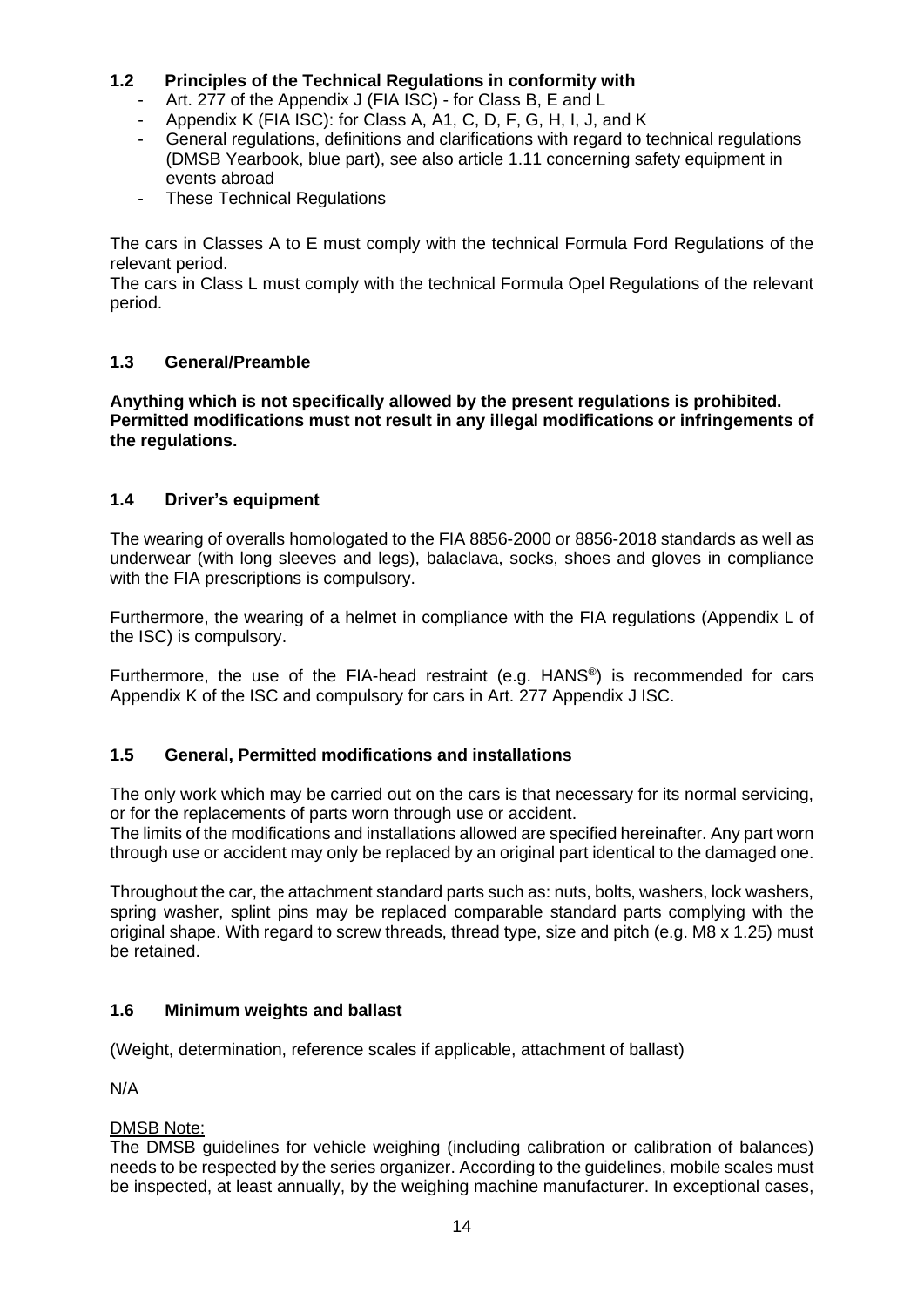a calibration / verification by a state calibration authority is permitted. The scale must be calibrated at least every 2 years by the manufacturer.

# **1.7 Equivalence formula for supercharged engines**

N/A

# **1.8 Exhaust prescriptions**

The current DMSB exhaust prescriptions (see DMSB Manual, blue part) must be respected.

The cars of classes B, E and L must be equipped with a catalytic converter in compliance with the DMSB exhaust prescriptions.

#### **1.9 Noise regulations**

The maximum permitted noise limits are 132 dB(A) measured in compliance with the LWA procedure and 100 dB(A) in compliance with the LP procedure.

This noise level will be determined in compliance with the DMSB pass-by measuring method (mandatory for all circuit events).

The current DMSB noise regulations (see DMSB Yearbook, blue part) must be respected.

#### **1.10 Advertising prescriptions and start numbers on the vehicles**

The current FIA/DMSB prescriptions for advertising on the driver's equipment/on the race car and start numbers must be respected (see DMSB Yearbook, blue part).

ATTENTION: Any variations of the FIA/DMSB Regulations are subject to a special waiver issued by the DMSB.

There are no special advertising prescriptions issued by the series organiser on the race car.

There are no special advertising prescriptions issued by the series organiser on the driver's equipment.

#### **1.11 Safety equipment**

The vehicles must comply with the following safety equipment. The article numbers refer to the current Appendix J ISC, unless stated otherwise.

- $\boxtimes$  Article 277 for Class B, E, L
- $\boxtimes$  In compliance with the Appendix K to the ISC for Class A, A1, C, D, F, G, H, I, J, K

Note:

For events abroad, the series organizer is responsible for observing and implementing deviating or additional safety regulations of the respective ASN.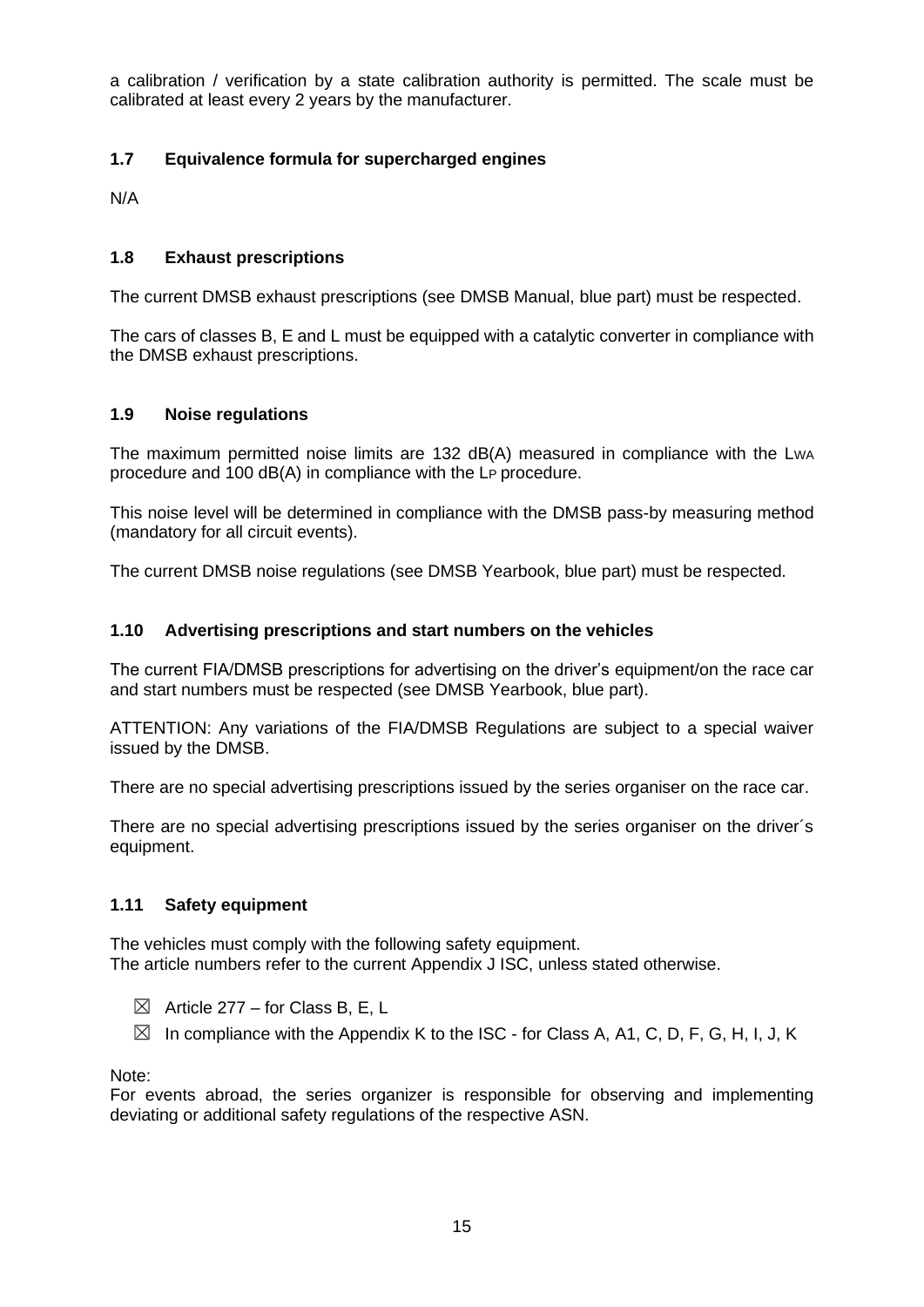# **1.12 Fuel and single fuel**

The only permitted fuel is commercial, unleaded fuel in compliance with Art. 252.9 of the Appendix J (ISC) which must comply with DIN EN 228, or Diesel fuel in compliance with Art. 252.9 and DIN EN 590. Any additive other than air or lubricant for two-stroke engines is prohibited.

In addition, the octane limits value of max. 103 RON instead of 102 RON is valid for petrol fuel.

The following single fuel must be used: N/A

#### **1.12.1 Fuel controls**

At any time during the events the Technical scrutineer may extract fuel samples. The DMSB fuel regulations incl. remaining quantity of fuel (DMSB Yearbook, blue part), as well as DMSB guidelines for fuel extraction apply.

# **1.12.2 Refueling, Refuelling installations and control**

N/A

#### **1.13 Technical definitions**

In addition to the definitions in compliance with the present Article and Article 3.3 (Part 1) of these Regulations, the "General regulations, definitions and clarifications to the Technical Regulations" (DMSB Yearbook, blue part) as well as the definitions according to Art. 251 of the Appendix J (ISC) are applicable.

#### **2. Specific technical regulations**

#### **2.1 - 2.6:**

N/A

#### **2.7 Wheels (Flange + rim) and tires**

Only Avon tires with VIT Sticker are permitted.

Permitted tires: Class A, A1,and class L Avon 7.0/20.0-13 A37 10998S Slicks Avon 8.2/22.0-13 A37 10999S Slicks Avon Classic 6.5/21.0-13 A27 8829W Wets Avon Classic 8.2/22.0-13 A27 8831W Wets Avon ACR71 160/530-13 W537 13593M Wets Avon ACR71 180/565-13 W537 13594M Wets

Classes B, C, D and J Avon ACB9 5.0/22.0-13 7267M Avon ACB9 6.5/23.0-13 7290M Classes B and C Avon ACB10 6.0/21.0-13 8317M Avon ACB10 7.0/22.0-13 8319M